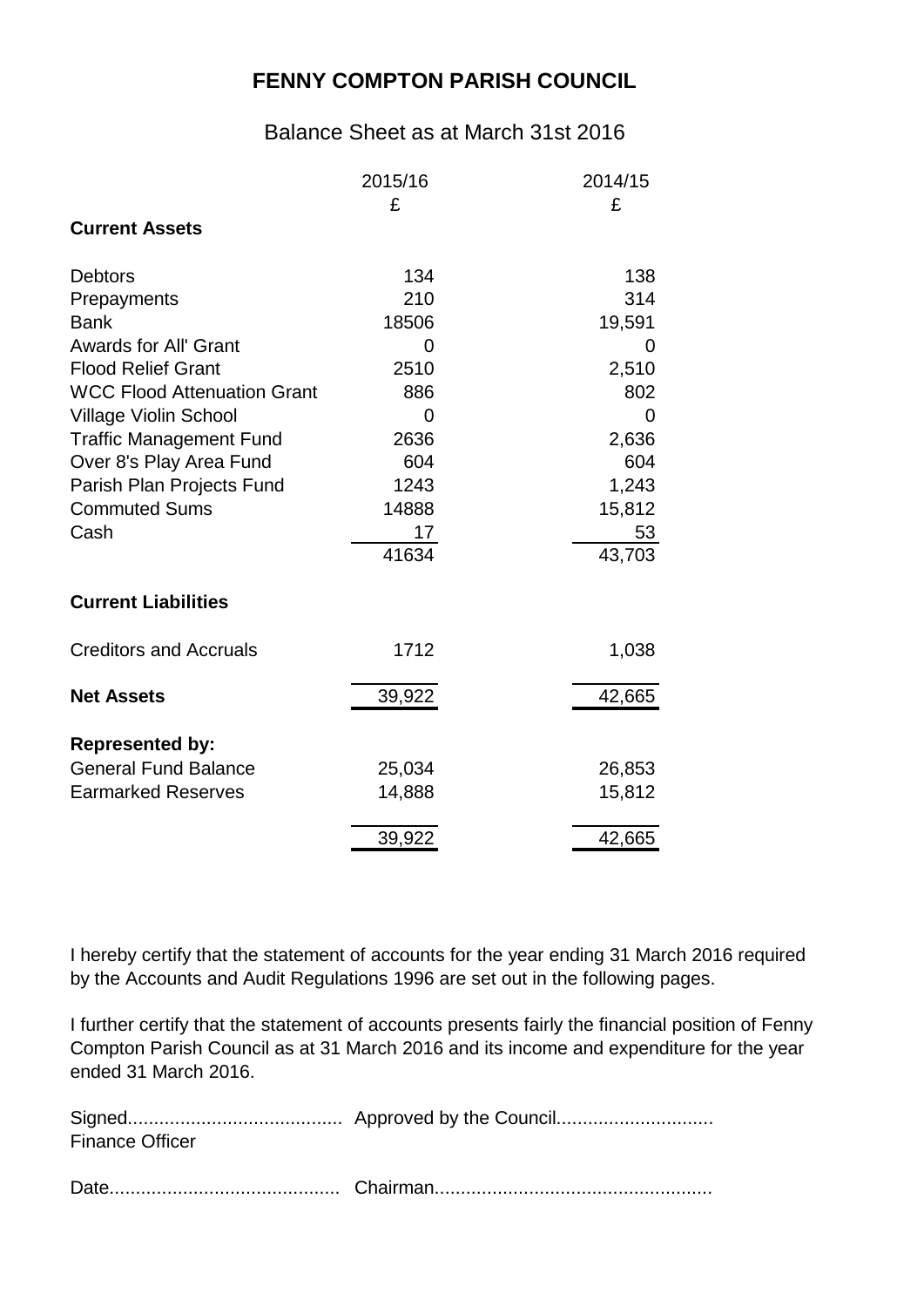## **FENNY COMPTON PARISH COUNCIL**

Income and Expenditure Account for year ending 31 March 2016

|                                  | 2015/16       | 2014/15 |
|----------------------------------|---------------|---------|
| <b>Income</b>                    | £             | £       |
|                                  |               |         |
| Precept                          | 17,960        | 17,610  |
| <b>Council Tax Support Grant</b> | 990           | 1,270   |
| Gen Admin                        | 0             | 0       |
| <b>Bank Interest</b>             | 131           | 140     |
| Cemetery                         | 90            | 190     |
| Parks and Open Spaces            | 195           | 195     |
| Grants                           | 1,219         | 500     |
| <b>Misc</b>                      | 0             | 0       |
| <b>Total Income</b>              | 20,585        | 19,905  |
| <b>Expenditure</b>               |               |         |
| Insurance                        | 1,363         | 1,894   |
| <b>General Administration</b>    | 1,073         | 1,220   |
| <b>Staff Costs</b>               | 4,105         | 4006    |
| <b>Field Gate Lane</b>           | 675           | 520     |
| <b>Cotters Croft</b>             | 635           | 430     |
| Village Hall & Misc              | 3,132         | 2,445   |
| <b>Tree Work</b>                 | 130           | 250     |
| Website                          | 355           | 355     |
| <b>WCC Flood Grant</b>           | 416           | 471     |
| <b>Village Violin School</b>     | 719           | 0       |
| Highways                         | 2,070         | 1,610   |
| <b>Public Lighting</b>           | 2,318         | 1,616   |
| Cemetery                         | 560           | 358     |
| S137 Grants                      | 550           | 550     |
| Parks & Open Spaces              | 4,426         | 4,812   |
| Landscape Maintenance            | 801           | 611     |
| <b>Total Expenditure</b>         | 23,328        | 21,148  |
| Deficit for the year             | $-2,743$      |         |
| <b>Net Assets</b>                | 42,665        |         |
| <b>Less Deficit</b>              | $-2,743$      |         |
|                                  | <u>39,922</u> |         |